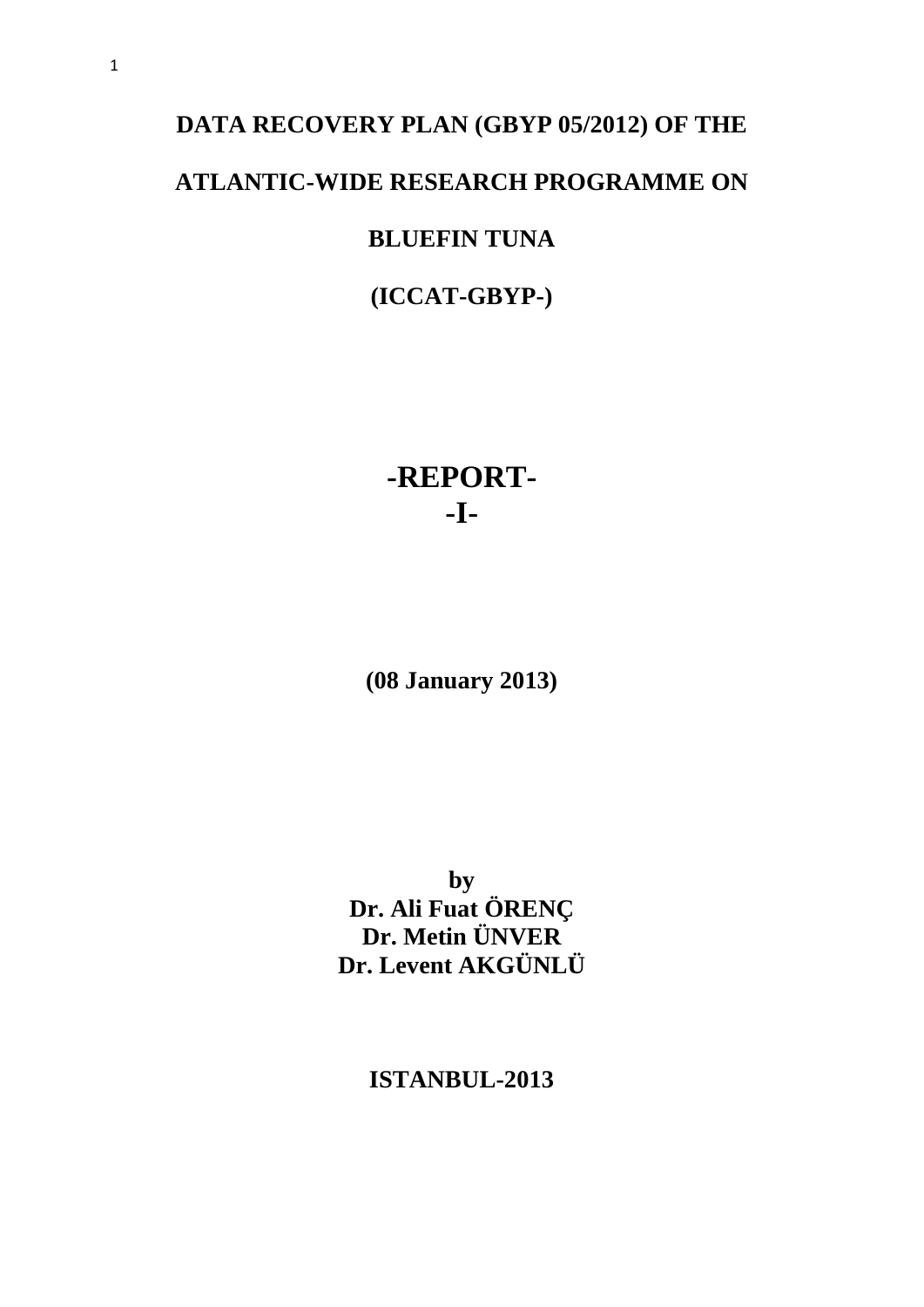# **CONTENTS**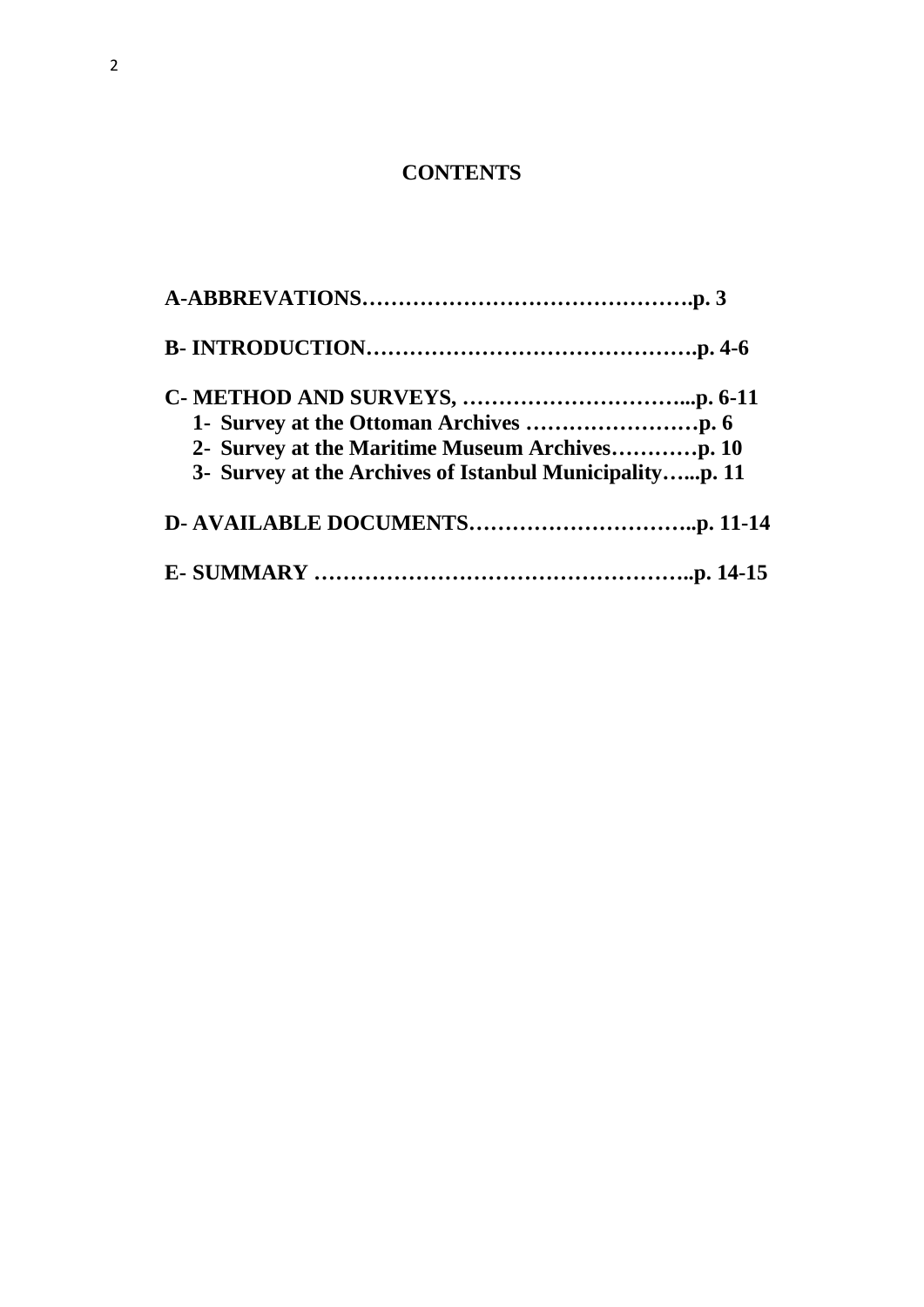# **A- ABBREVATIONS**

| AD: Ayniyat Defterleri                                                            |
|-----------------------------------------------------------------------------------|
| AH: Anno Hegirae                                                                  |
| <b>BEO: Sublim Porte Document Series</b>                                          |
| <b>BOA: Prime Ministry's Ottoman Archives</b>                                     |
| cf.: See                                                                          |
| C. HR: Cevdet-Foreign Affairs (Cevdet Hariciye)                                   |
| C.İKT Cevdet-Economy                                                              |
| DH. ID: Interior Ministry Administrative Department Documents Series              |
| DH.İUM: Interior Ministry Department of General Administration Documents Series   |
| DH. SFR: Interior Ministry Cipher Bureau Documents Series                         |
| gm: Gram                                                                          |
| HR.MKT: Foreign Ministry General Correspondence Documents Series                  |
| HR.SYS: Foreign Ministry Political Correspondence                                 |
| <b>ICCAT:</b> The International Commission For The Conservation Of Atlantic Tunas |
| MAD: Registries for the Fiscal Issues                                             |
| <b>MV: Council of Ministers Minutes</b>                                           |
| MVL: Presidency of Council of Judicial Ordinance Document Series                  |
| SD: Council of State                                                              |
|                                                                                   |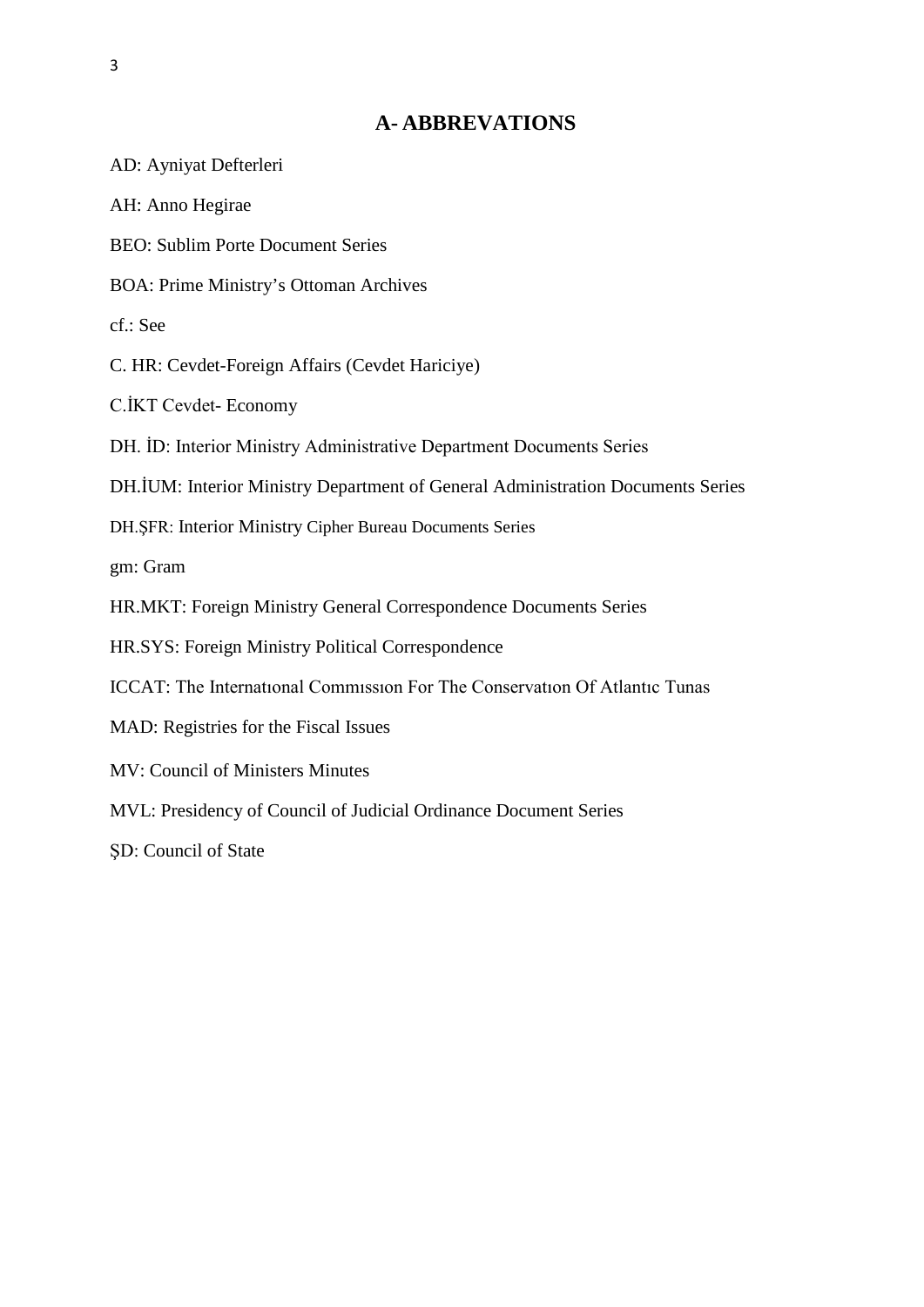# **B- INTRODUCTION**

This Project undertook a work at the Ottoman Archives on behalf of ICCAT in order to find out whether there exist any substantial data concerning bluefin tuna fish in 19th and 20th centuries at the said Archives. Thus, a two month long research in the sections of the Ottoman Archives and Maritime Museum Archives were carried out by a team of three experts in accordance with the contract.

What was initially noticed during this preliminary work was that bluefin tuna was also named as salt fish (*tuzlu balık*) in the Ottoman documents. As of 1900, *tuna fish* as a name was also used along side with salt fish (cf. BOA, BEO, no. 333002). Additionally, it was found out that tuna fish was not consumed domestically by the Ottoman population. Neither was the tuna fish consumed at the Ottoman Palace as clarified by the official lists showing the types of fish sold to the Palace (cf. BOA, HH.d, no. 3104, 11042) Tuna fish were hunted mostly by foreigners such as English, Italian, Austrian and Russians (cf. BOA, HR. MKT, nr. 105-31; C. HR, nr. 794) and exported to Europe (cf. BOA, DH. İUM, no. 2445). For instance, an English Merchant ship sailing from the Black Sea to the Mediterranean on 15 July, 1821 was reported to being loaded with 10.000 salt fish –tuna fish- (cf. BOA, C. HR, nr. 2991).

During this preliminary work, it was observed that procedures concerning fishing and fish sale in the Ottoman domain had been executed by Administration of Imperial Fish Market (*Balıkhane Nezareti*). In the records prepared by the aforementioned Administration a good deal of information exists about the domestic fishing and fish consumption. However, it was found out that any information on bluefin tuna fishing is not available in these records. Since the Administration of Imperial Fish Market was officially attached to Istanbul Manucipality, we also conducted some research in the Archives of Istanbul Municipality. However, it was understood that this archive does not contain the earlier records about the fishing activities. The earliest document exists in this archives regarding fishing starts from 1960. Nonetheless, after a search there saw no records pertaining to bluefin tuna.

Fishing taxes in the Ottoman State were dealt with through two systems, complementing each other, namely mukataa and iltizam (tax-farming). *Mukataa* as a fiscal term meant to lease a certain state income or land for a fixed price and time. *Iltizam* or tax farming was one of the methods by which these incomes were hired out to an individual, in which the leaser would pay the state the determined price for that certain income in advance (*bedel-i iltizam or mukataa*) and operate it collecting the revenue for the determined period, one, two or more years. Accordingly, people obtaining the right for fishing in the Ottoman Empire in accordance with the systems of mukataa and tax farming would pay a previously determined amount of money to the government and hunt in the specified area. What seems important for the state in this situation was not the amount and types of fisheries hunted in those areas but the amount of money paid to the treasury in return for mukataa and tax farming. This fact was perfectly confirmed by Ottoman documents. Ottoman fiscal records, of which hundred of them were examined through MAD registers during our preliminary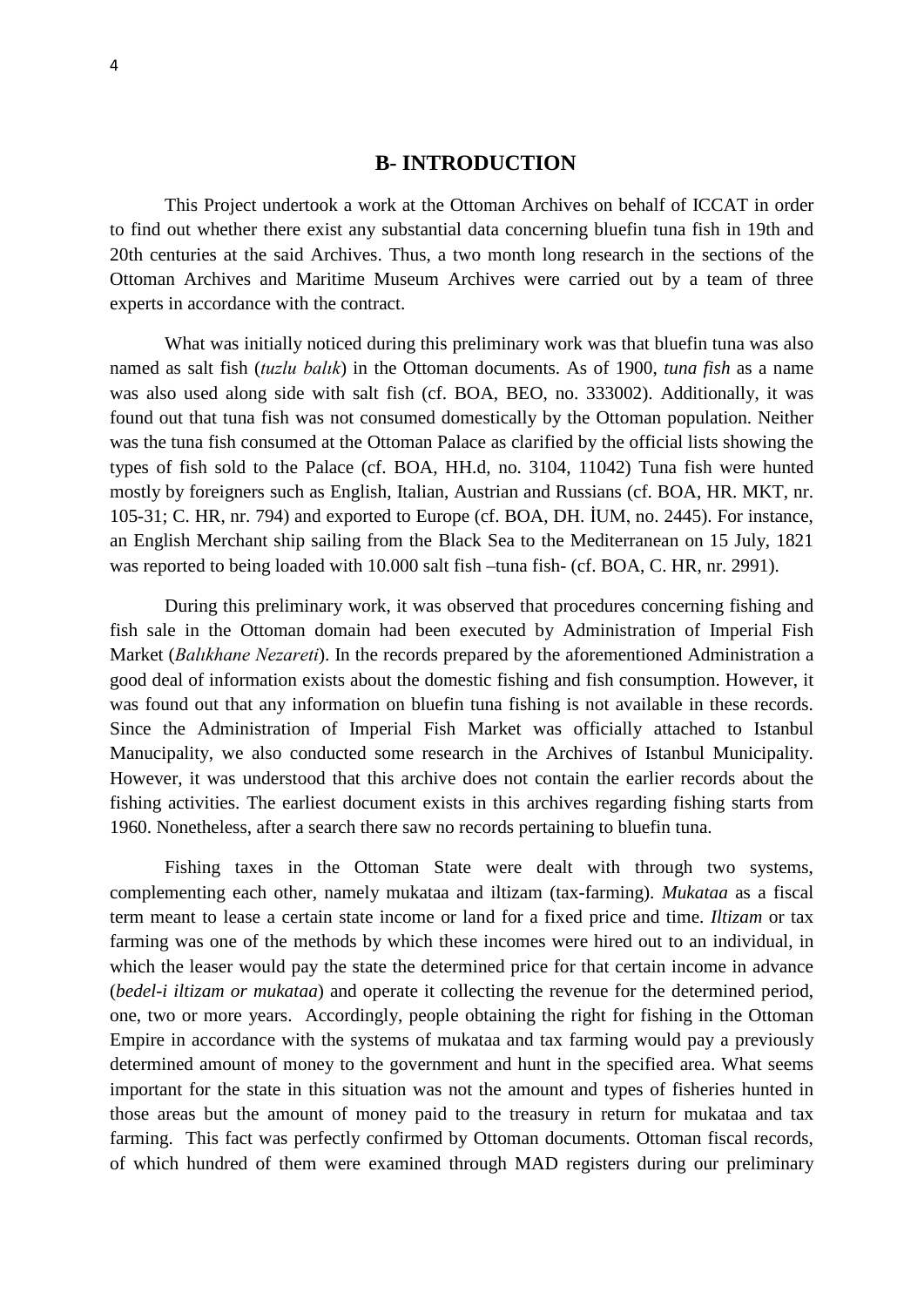work, clearly reflect this. The records of mukataa and tax farming for fishing only give the amount of total money paid by the leaser to the state in advance (bedel-i iltizam or mukataa). These registers do not contain detailed statistics. For instance, in an account book belonging to Administration of Imperial Fish Market (BOA, MAD no. 11857) the total price for the mukataa of fishing for the fiscal years 1265 (1849), 1267 (1851) and 1268 (1852) was 162.845 piaster. However, there is no mention about the types of fish, of which this amount paid for. Moreover, in a registry (BOA, MAD, no. 11068) the income of aforementioned administration for the fiscal year 1271 (1855) was a total of 254.747 piaster. The registers kept in MAD series at the Ottoman Archives were the most important component of the bid we submitted to the International Commission for the Conservation of Atlantic Tunas (ICCAT) where we were expecting to find out substantial and detailed information about bluefin tuna extensively offer these sort of information. (Also cf. BOA, MAD, no. 8669; 8720; 9079; 11065; 11066; 11067; 11068; 11069; 11072; 11073; 11075; 11076; 11077; 11078; 11079; 11254; 11787; 11806; 11848; 11857; 11914; 11940; 12013; 12018; 12073; 12126; 12175; 12504; 13077; 13300; 13768; 21249; 21298). Nor those registries mention the types of fish. A detailed list of such records will be shown below.

The Ottoman Empire handed over the collection of fishing taxes to the Public Debt Administration as of 1880. After an accurate research both at the Ottoman and Maritime Museum Archives, we came to the conclusion that the detailed information and statistics regarding fishing must be in the private archives of Public Debt Administration. Indeed, the renowned Director of Istanbul Fish Market, Karekin Deveciyan seems to have intensively used the material from the Public Debt Administration in his famous book "Türkiye'de Balık ve Balıkçılık (Fish and Fishries in Turkey)", which was first published in 1915. At this stage one needs to remind of the Ottoman administrative practices related fishing and fishery in the  $19<sup>th</sup>$  century where there were certainly two different practices. The first period

starts from the beginning of  $19<sup>th</sup>$  century or earlier when there was a full state control in permission, tax collection etc concerning fishing until 1880. After the establishment of Ottoman Public Debt Administration (PDA) in 1880, the government handed over revenues of the six items including fishing to PDA. The PDA used to collect taxes from fishing (*Saydiye Rüsumu*) and kept records of regional tax collections and only annual reports submitted to the Ottoman government. These reports, however, have not been found yet. As an official worked for the PDA, Deveciyan must have had access to the Administrations records, hence the writing of the famous book.

Bluefin tuna fishing came to be a subject for consideration during the World War I by the Ottoman bureaucracy, when there was a bid to have fisheries in the Sea of Marmara installed. However, no permission was granted owing to the military reasons. (cf. BOA, DH. İD, no. 17-65).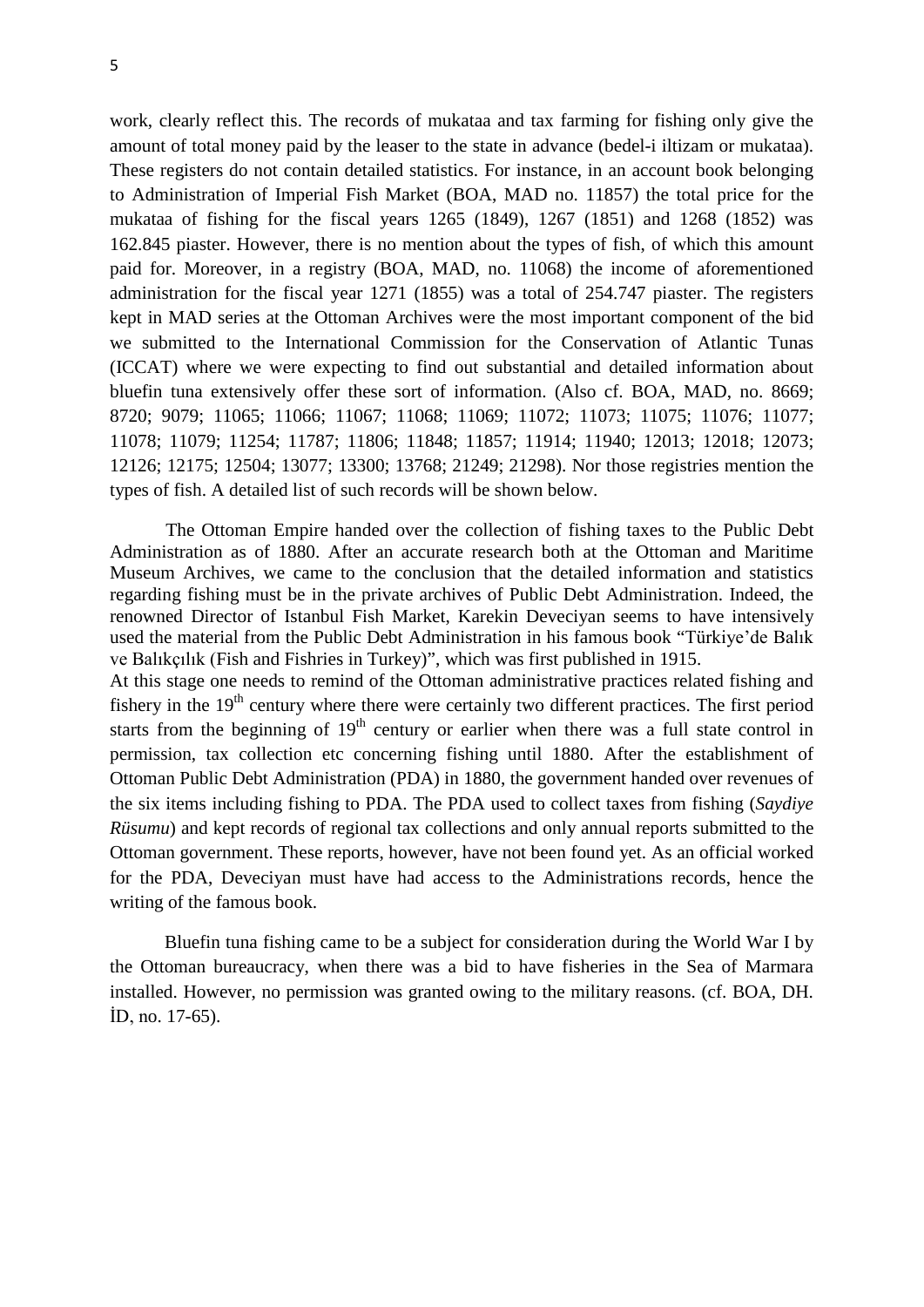# **C-METHODS AND SURVEYS**

We conducted a survey on the previously determined sections and document series at the Ottoman Archives and Maritime Museum Archives for two months in accordance with the contract signed with ICCAT, which were listed below. With the new information derived during the research process a number of different sections, although not specified in the contract, were also checked out. Thus, the extent of the survey expanded. The surveys were carried out through the catalogues at the archives. The relevant documents detected from the entries were ordered and examined. However, the registries such as MAD, AD, HH.d. and the like were individually examined broadly since there is no entries for their contents.

# **1- SURVEY AT THE OTTOMAN ARCHIVES**

#### - Ayniyat Registries (AD):

It was found out that there exists some information, albeit brief, about the fishing in the Ayniyat registries for the period between 1866 and 1895. However that information was hugely related to the fish consumed domestically. Neither did the Revenue (Rüsumat) records within the Ayniyat registries bear any considerable information regarding the fish export. The most relevant 74 registries were scrutinised out of the total 1717 as follows:

| Code | No.       | Time scope | Total          |
|------|-----------|------------|----------------|
|      |           |            | volume         |
|      | 986-993   | 1866-1879  |                |
| AD   | 1213-1220 | 1879-1892  |                |
|      | 1362-1363 | 1882-1883  | $\mathfrak{D}$ |
|      | 1585      | 1884-1889  | $\mathfrak{D}$ |
|      | 1608      | 1889-1891  |                |
|      | 1662-1663 | 1889-1895  |                |

a. Bahriye (Navy)

#### b. Rüsumat (Revenue)

| AD | 1016-1023 | 1866-1879 |               |
|----|-----------|-----------|---------------|
|    | 1315-1321 | 1879-1884 |               |
|    | 1045-1053 | 1866-1879 | 9             |
|    | 1423-1424 | 1891-1892 | $\mathcal{L}$ |
|    | 1428      | 1891-1892 |               |
|    | 1601-1602 | 1885-1891 | $\mathcal{P}$ |
|    | 1613      | 1891      |               |
|    | 1692-1694 | 1892-1895 |               |
|    |           |           |               |

c. İstanbul Şehremaneti (Istanbul Manucipality)

| АD | 1045-1053   1866-1879 |  |
|----|-----------------------|--|
|    | 1222-1223   1891-1892 |  |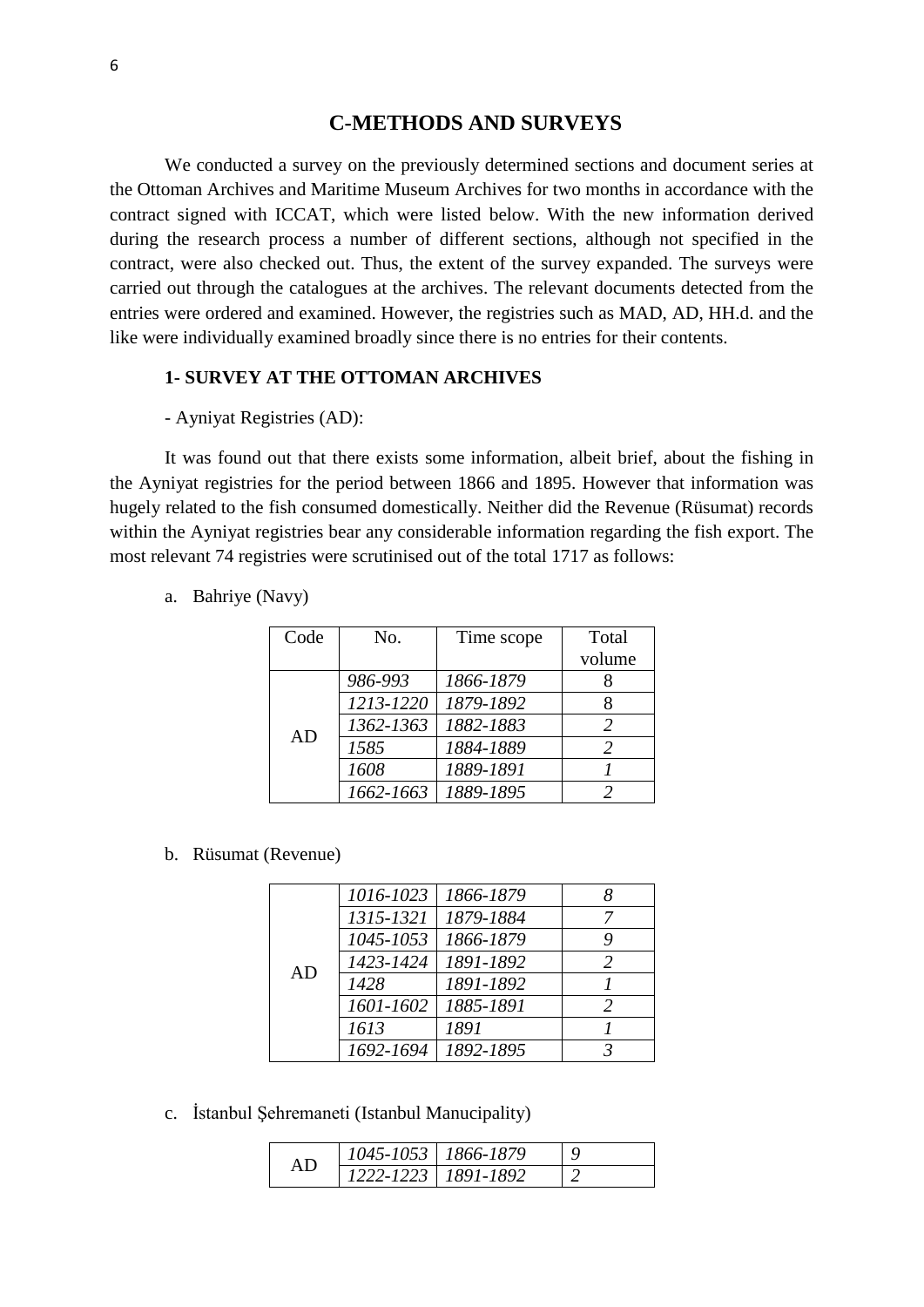| 1364-1368   1879-1883 |  |
|-----------------------|--|
| 1686-1687   1892-1895 |  |

-Şura-yı Devlet (Council of State) Documents (ŞD):

The ŞD section consist of documents between the years 1868 and 1920. After a complet survey within this section, the couple of documents about the salt fish (tuna fish) found out are described below. These certain documents are extensively about the salt fish hunting, fish salting, fish market and the income of the fisheries.

| Catalogue name       | Code | No.     | Time scope | Total<br>volume |
|----------------------|------|---------|------------|-----------------|
| Bahriye/Navy         |      | 686-687 | 1868-1922  | 2               |
|                      | ŞD   | 724-732 | 1877-1922  |                 |
| Dersaadet/Istanbul   |      | 695-723 | 1868-1922  |                 |
|                      |      | 852     | 1909-1922  |                 |
| Rüsumat/Revenue      |      | 763-767 | 1868-1922  |                 |
| Sehremaneti/Istanbul |      | 774-781 | 1868-1922  | 8               |
| Municipality         |      |         |            |                 |
| Trabzon              |      | 843-845 | 1868-1920  |                 |

-Registries of the Office of the Chief Accountan (D.BŞM.).

There were 12.471 registries under this section at the Ottoman Archives. The relevant registries were determined through the catalogues and inspected. The records in these registries give some information about the fish types and fisheries. For instance D.BŞM, no. 41250, dated around August-September 1763, is about the fisheries and counts the names of the fish consumed domestically. No data was found out about the bluefin tuna.

-Registries of Permissions for Ships (Izn-i Sefine)

These registries were kept between the years 1847 and 1877. They contain copies of the permissions showing the final destinations of the ships, obtained by the ship owner. There is listed the name, destination, freight, and the tonnage of the ship. There are 10 registries of this sort in the Ottoman Archives and all were surveyed but no information about the bluefin tuna was available.

-Registries of the Sultan's Private Treasury (Hazine-i Hassa) (HH. d)

As understood from its name, this was the private treasury of the Ottoman sultans. The total number of these registries is 973. There were found out some lists where the amount and types of the fish bought by the Imperial Palace were recorded. After a careful survey a registry dating to 1886-1888 was discovered in which all the fish bought for the Palace were listed (BOA, HH.d. no. 3104). However, there was no reference to the bluefin tuna.

-Registries for the Fiscal Issues (Maliye Ahkam Defterleri) (MAD)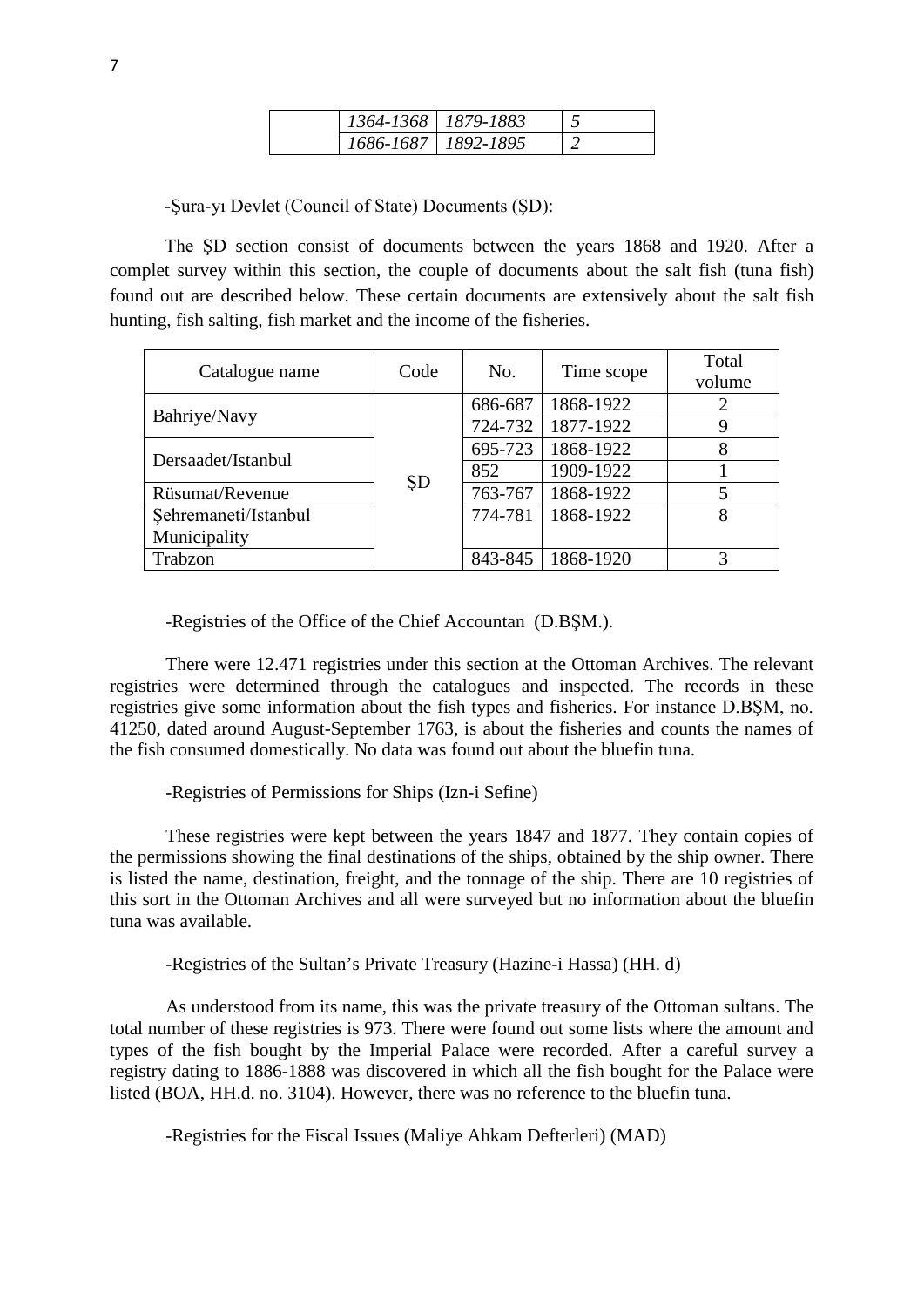These fiscal registries constitute detailed information regarding the financial matters through out the country. The time range of these registries is between 1427 and 1927. The total number of these registries is amounted to 23.138. Each of them has got around 200 pages. Considering the relevant importance and their pivotal place in the Ottoman central bureacracy, our preliminary work mainly focused on these registries. Initially the catalogues for the MAD registries were looked through and the most relevant 150 of them, in which entries such as fishing, fisheries and fish market appeared, were severally ordered and examined.

- Imperial Decree Series (Hatt-ı Hümayun Belgeleri) (HAT)

This series comprise 250.000 documents ranging between the years 1740 and 1839. Altough there was some information about the fishing and fisheries, no particular document was found out regarding bluefin tuna.

- Irade Series

Irade is the same type of document as hatt-ı hümayun and has got the identical function. Rather, in the Ottoman central bureaucracy hatt-ı hümayun series were replaced by irade in 1832. The irade series were classified into 5 different groups. The documents in two of these groups were meticulously studied.

a- Irade Series (prior to 1892)

This group consists of 150.528 documents ranging from the year 1839 to 1892. Of which Dahiliye (Interior) division has got 91.067; Hariciye (Foreign) Division 25.213; Meclis-i Vala (Council of Judicial Ordinance) 25.576; Meclis-i Mahsus (Council of Ministers) 5.666; Şura-yı Devlet (State Council) 6.914 and Divan-ı Ahkam-ı Adliye (Supreme Court) 863. The whole series was checked out.

b- Irade Series (Post 1892)

This second group series includes documents starting from 1310 AH (1892 AD). The total 142.095 documents in this series were classified into 80 catalogues. Even though there were many documents about the domestic fishing and fisheries, no particular document was detected regarding bluefin tuna.

- Grand Vizier's Council Document Series

a- Foreign Countries Series (Düvel-i Ecnebiye Kısmı) (A.DVN.DVE.)

This series contains documents about the commercial issues between the Ottoman and the other states. A total number of 8.035 documents were scanned andM the contents of the relevant documents are given below.

b- Secretary of the Grand Vizier Correspondence (Sadaret Mektubî Kalemi Belgeleri) (A.MKT.)

A total number of 14.000 documents within this series between the years 1840 and 1849 were checked out through the 10 volume catalogues.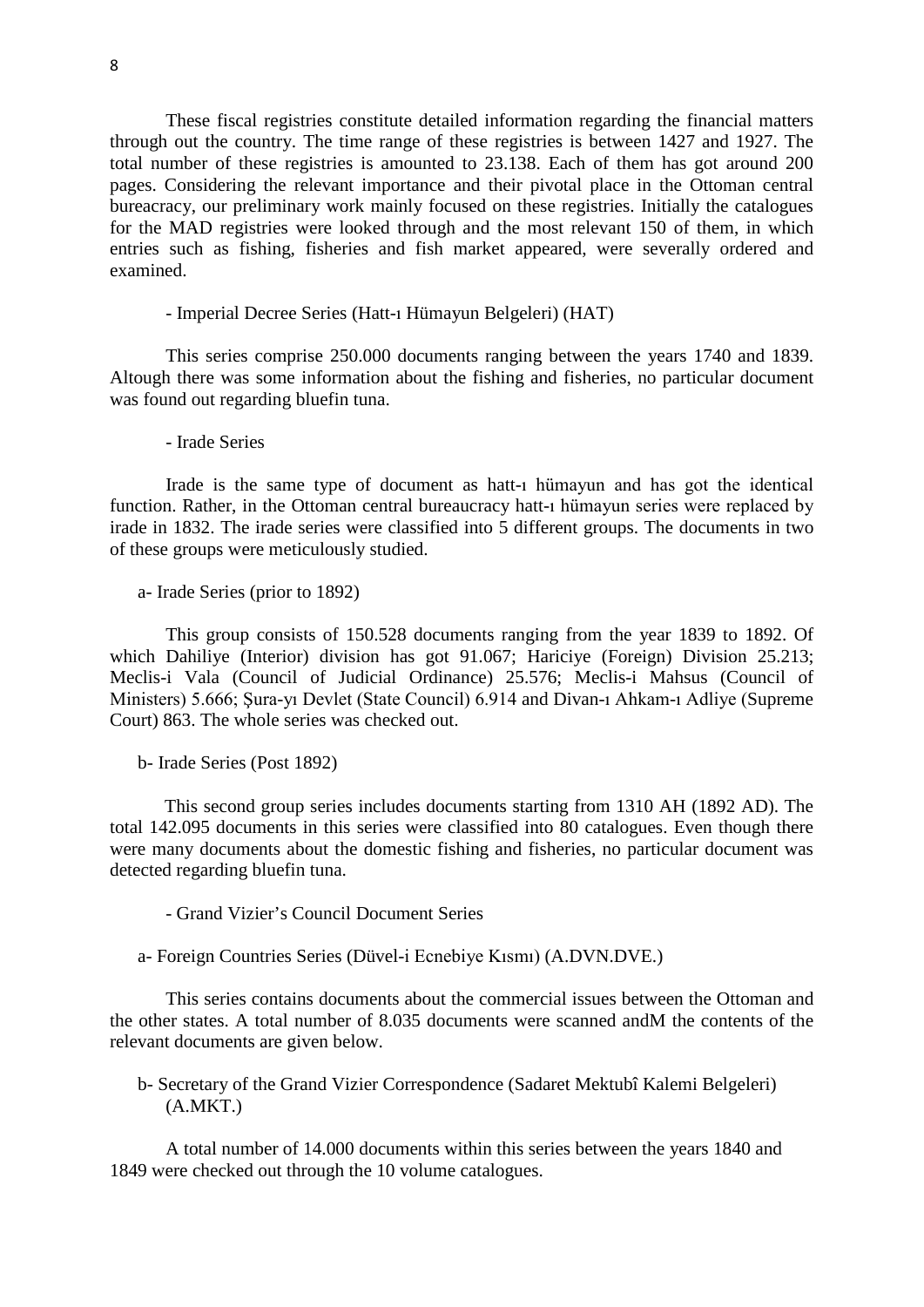c- Secretary of the Grand Vizier Prominent Correspondence (Mühimme Kalemi Belgeleri) (A.MKT.MHM.)

The time range of this series is between 1840 and 1913 and all these documents were classified in 17 catalogues.

d- Secretary of the Grand Vizier Provincial Correspondence (UmumVilayet) (A.MKT.UM)

The documents in this series range from 1849 to 1891. The contents of the relevant documents about the salt fish in this series are shown below.

*e-* Secretary of the Grand Vizier Correspondence of Ministries and Departments *(Nezaret ve Devâir Yazı*s*maları )*(A.MKT.NZD.)

The documents in this series range from 1849 to 1891. The detailed information will be given about the documents found out in this series concerning salt fish below*.*

*-*Sublim Porte Document Series (Babiali Evrak Odasi) (BEO)

Starting from 1890, this series has got 350.000 documents, which last 1916. After a meticulous survey, details of the documents regarding bluefin tuna are given below.

-Presidency of Council of Judicial Ordinance Document Series (Meclis-i Vâlâ Riyâseti Belgeleri) (MVL.)

This series hold documents ranging from 1842 to 1853. The documents found in this series regarding bluefin tuna are described below.

-Council of Ministers Minutes (Meclis-i Vükelâ Mazbataları) (MV).

This series holds 25.000 documents between 1885 and 1918. Those documents about the bluefin tuna found in this series are listed below.

-Yıldız Palace Documents Series

Yıldız Palace Series has various subdivision such as Yıldız Esas Evrakı (Main Document Series), Yıldz Perakende Evrakı (Individual) and Yıldız Mütenevvi (Miscellaneous) with a time range between the years 1857 and 1916. It was ascertained that altough there were so many documents in this series regarding fishing and fisheries, problems and complaints, there is no document directly referring to bluefin tuna.

Interior Ministry Documents

a- Secretariat of Confidential Correspondence Documents Series (Kalem-i Mahsûs Müdüriyeti) (DH.KMS.). This series retains 28.000 documents between the years 1913 and 1922.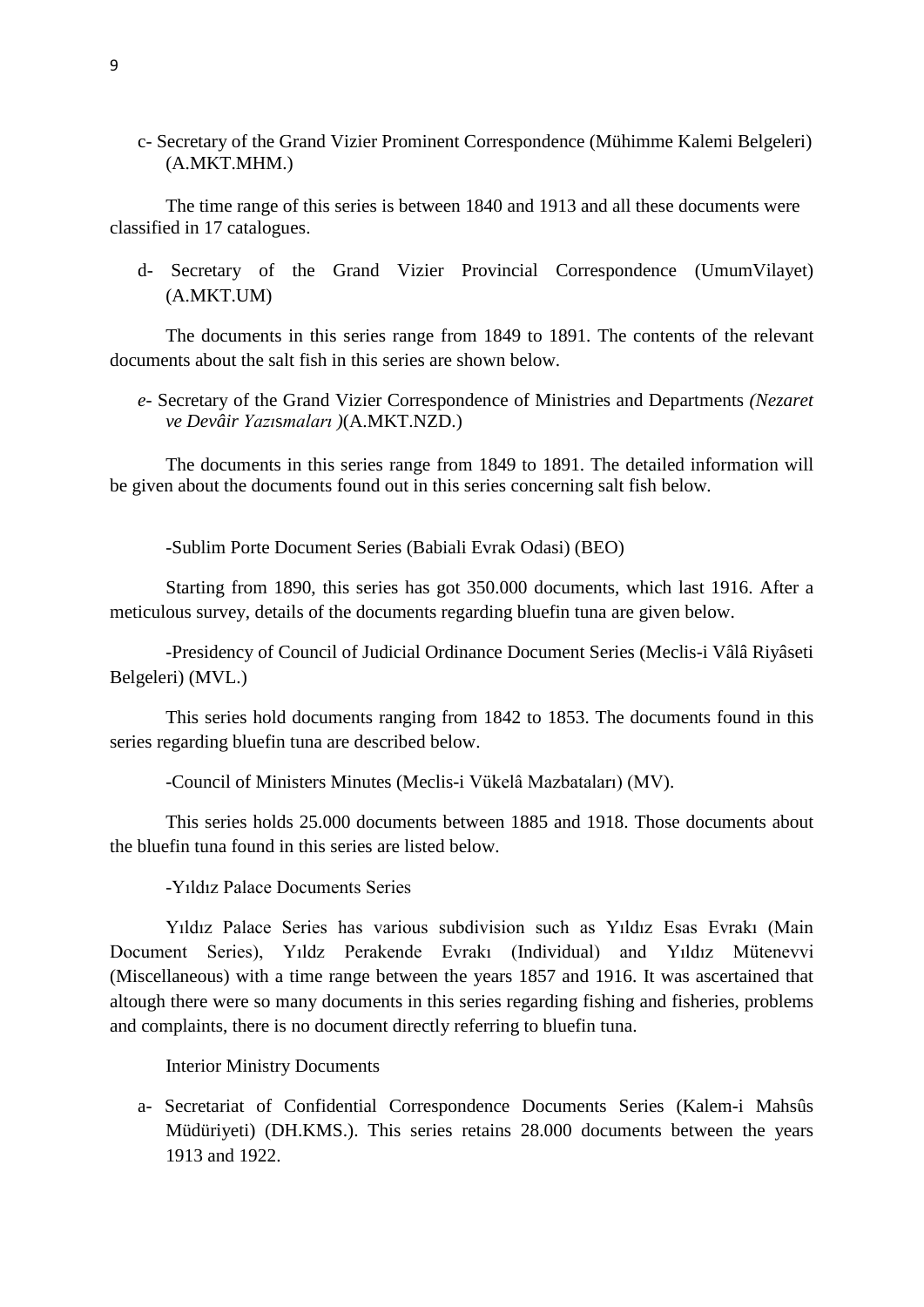- b- Department of General Correspondence Documents Series (*Muhaberât-ı Umumiye Dairesi)* (DH.MUİ.). This series retains 12.000 documents between the years 1909 and 1910.
- c- Administrative Department Documents Series (İdarî Kısım Belgeleri) (DH.İD)*.* This series contains around 10.000 documents with a time range between 1909 and 1917. After a complete research there were found out some significant documents and a map which are shown below
- d- Department of General Administration Documents Series (İdâre-i Umumiye) (DH.İUM). With roughly 78.000 documents from the year 1914 to 1922 this series was completely scanned and relevant documents are described below.
- e- Cipher Bureau Documents Series (Şifre Kalemi) (DH.ŞFR). This series has got 20.640 documents from the year 1914 to 1917.

Foreign Ministry Documents

- a- General Correspondence Documents Series (Mektubî Kalemi) (HR.MKT). 9.500 documents dating between 1838 and 1854 were gone through and relevant ones are reported below.
- b- Office of the Legal Consultant Department of Consultation Document Series (Hukuk Müşavirliği İstişare Odası) (HR.HMŞ.IŞO.). 41.428 documents contained in this series were scanned.
- c- Translation Office (Tercüme Odası) (HR. TO).
- d- Political Correspondence (Siyasi) (HR.SYS). A relevant document found out in this series is reported below.

Muallim Cevdet Documents Series:

This series holds approximately 200.000 documents between the years 1553 and 1904 which were classified into 34 catalogues under different divisions. Amongst them, particularly Marine (C.BH), Interior (C.DH), Foreign Affairs (C.HR), Economy (C.İKT), Municipality (C.BLD), Finance (C.ML) divisions were scanned and some relevant documents were detected.

#### **2- SURVEY AT THE MARITIME MUSEUM ARCHIVES**

There are seven sections in the Maritime Museum Archives. General Correspondence (Mektubi Bölümü) (MKT) classified in **three** catalogues; Department of Accountancy (Muhasebe Bölümü) (MUH) classified in **one** catalogue; Council of Navy (Şura-yı Bahri (Ş.BH) classified in **one** catalogue; Ships, General Staff, Dockyard and Departments (Gemiler, Erkan-ı Harbiye, Tersane ve Daireler Bölümü) classified in **one** catalogue; Office of Commodore, Factories, Court Marital, Boxes and Miscellaneous (Komodorluk, Fabrikalar,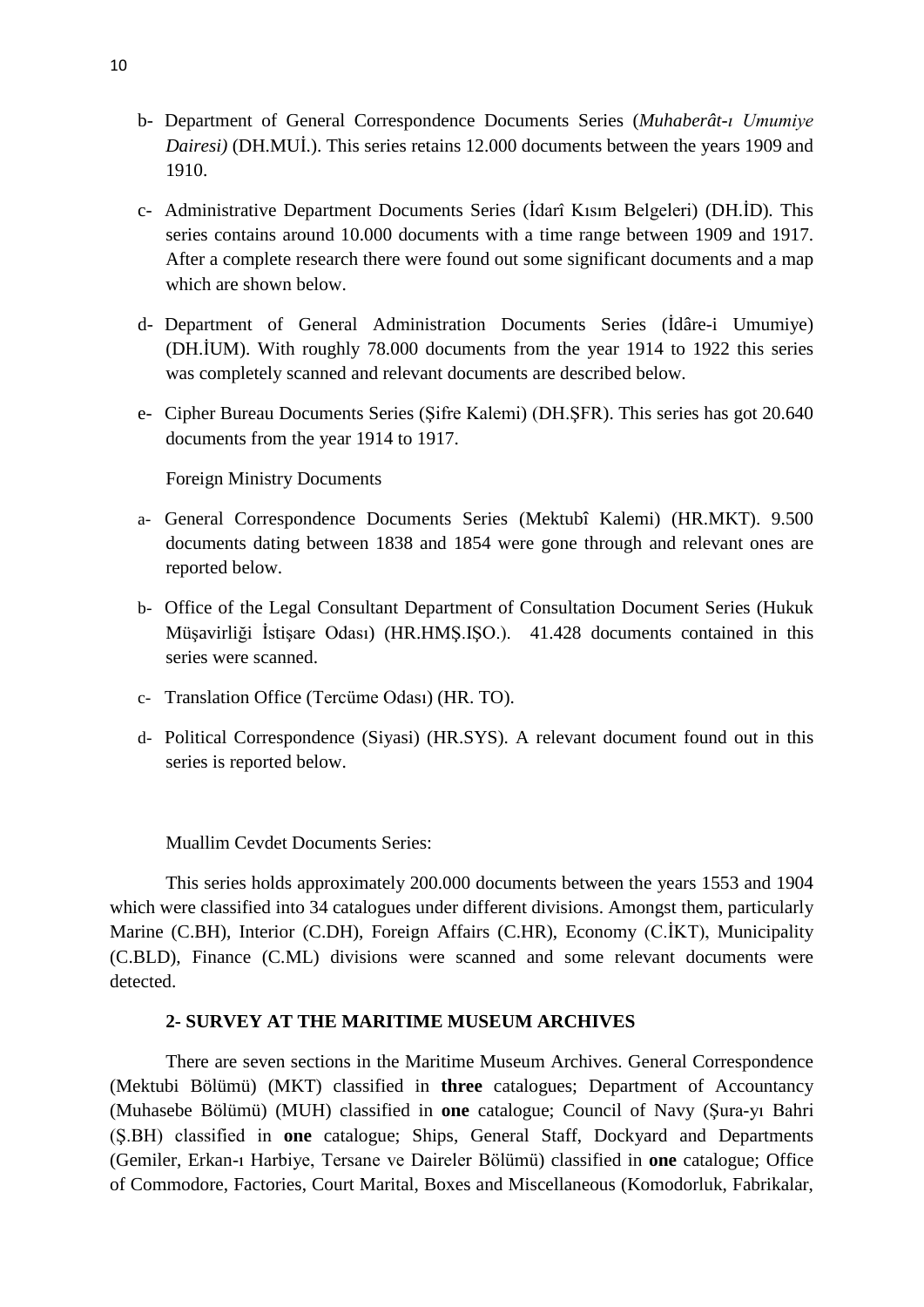Divan-ı Harp, Sandıklar ve Müteferrik Bölümler) classified in **one** catalogue; Abolished Naval Division (Mülga Bahriye Bölümü) classified in **five** catalogues; General Documents, Office of the Legal Consultant (Umumi Evrak, Evrak Hukuk Müşavirliği) classified in **one** catalogue, after surveying the respective 13 catalogues it was understood that there exist no relevant document in the Maritime Museum Archives concerning bluefin tuna.

# **3- SURVEY AT THE ARCHIVES OF ISTANBUL MUNICIPALITY**

Administration of Istanbul Fish Market was subordinated to the Istanbul Municipality both in Ottoman and Republican periods. Therefore this particular archives was also visited and surveyed. Eventually it was understood that there exist documents concernign fishing only after 1960s and no documents dates earlier is available.

# **D- AVAILABLE DOCUMENTS**

## **(Originals of the Documents Accompanying the Other File-II-)**

#### **BEO, no. 332506**

From Ministry of War to Grand Vizier dated to 10 September 1916 asking for a ban on the export of salt fish to Europe owing to the belligerent situation.

## **BEO, no. 33302.**

Ministry of Commerce and Agriculture asking for the abolishment of the prohibiton on the salted tuna fish export to Europe (October-November 1916).

#### **C.BLD, no. 373**

Grand Vizier wants to have the duty of salt fish trade in Dimetoka granted to someone new (June 17, 1805).

## **C.İKTS, no. 794**

Informs that Captain Covani, one of Russian merchants, sailed to the Mediterranean after having loaded his ship with 408 barrel of salt fish (April 2, 1825).

**C.HR, no. 1335**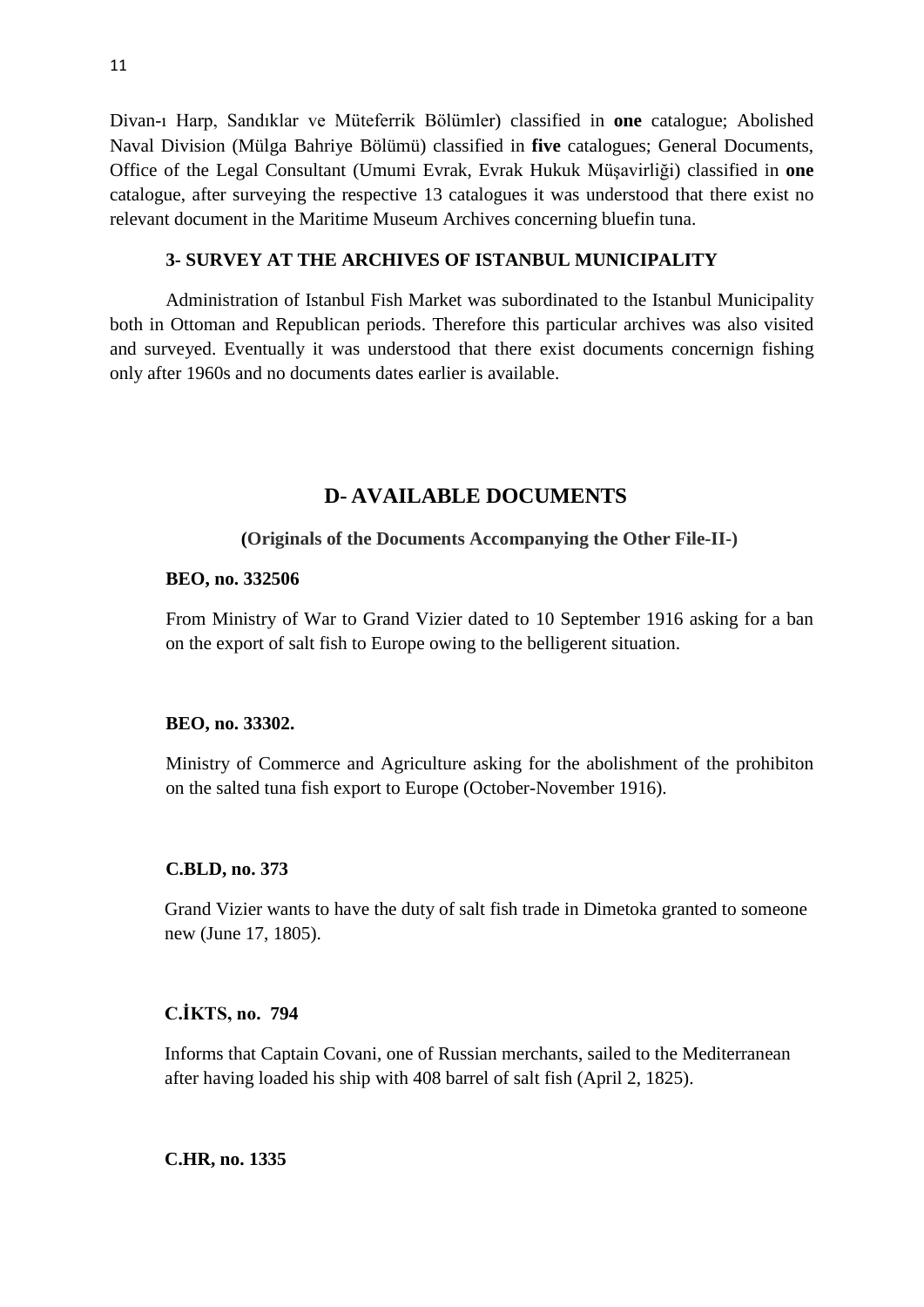Informs that an English Captain transporting 56 barrels of salt fish on his ship board (June 3, 1825).

#### **C.HR, no. 2710**

A merchant captain of English origin transported 24 barrels of salt fish (October 29, 1829).

#### **C.HR, no. 2991**

Informs that Captains Nikola and Kasvic of an English merchant ship loaded their ship with 10.000 salt fish and set off to the Mediterranean (July 15, 1821).

# **DH. İD, no. 17-65**

Evaluation of an application for a grant to install fisheries in the Sea of Marmara, Gulf of Bandırma, Erdek, and Imralı Island for fishing tuna, with a map showing the possible spots where fisheries to be installed (December 8, 1913).

#### **DH. İD, no. 17-76**

Correspondences between a certain Edib Efendi who wants to install fisheries in Marmara Sea, around Yedikule and Public Debt Administration. Correspondences of Ministry of Interior to the Ministries of Finance and Navy about the same issue, stating that it was not possible to allow tuna fish hunt in the open sea (June 18, 1914).

# **DH. İUM, no. 14-20.**

About the removal of the hindrances in the salt fish export to the foreign countries in the face of continuing World War. From Grand Vizier to the Interior Minister (April 13, 1916).

# **DH. İUM, no. 24-45**

From Grand Vizier to the Interior Minister about granting permission for salty tuna fish export to the foreign countries since it was not domestically consumed (November 23, 1916).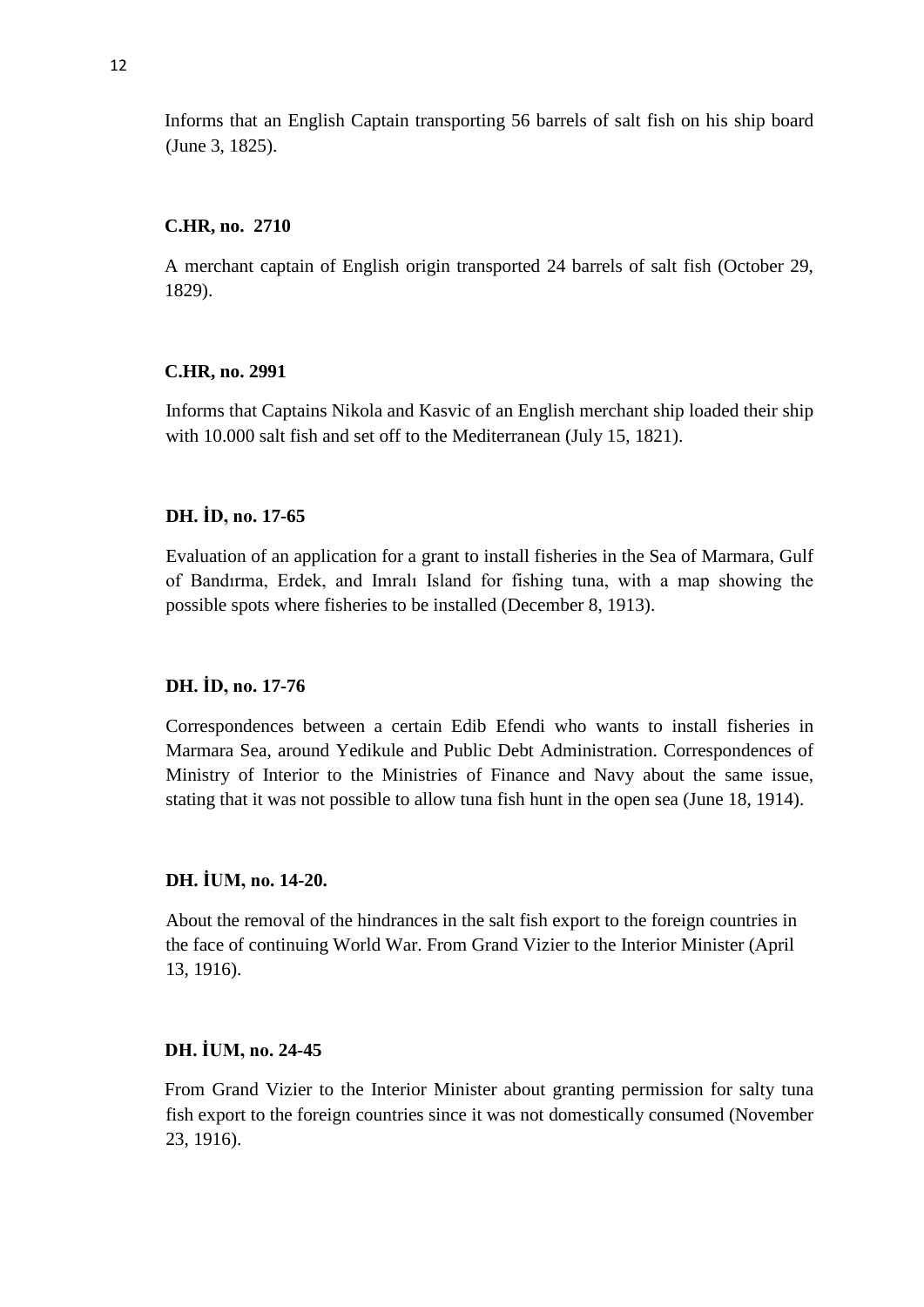#### **DH.ŞFR, no. 375-14**

A cipher from the Ministry of Post and Telegraph to the Interior Ministry informing that also salt fish was sent to Romania (January 22, 1907).

## **HR.MKT, no. 76-6**

Informing that salt fish hunted in the fisheries in the District of Evline in Janina Province were granted to a tax farmer (May 2, 1854).

## **HR.MKT, no. 128-95**

Three officers who were citizens of Austria brought salt fish to their country (November 3, 1855).

# **HR.MKT, no. 218-79**

Bartil Birican and Manol, citizens of Austria bought salt fish from a certain Salih at city of Ruse (Rusçuk) but had not paid their debt yet (November 30, 1857).

# **HR.MKT, no. 343-79**

From Foreign Ministry to the Governor of Drama District about the salt fish bought from Hacı Osman Reşid Aga by Yorgi Istavri, an Austrian subject (July 31, 1860).

## **HR.SYS, no. 205-2**

About 10.000 *kıyye*<sup>∗</sup> of salt fish purchased by Asiliye Belinksan and Yuvan Manol, Austrian subjects, from a Turkish fisher and its price (December 9, 1854).

## **MV, no. 202-61**

Communication advising the permission of salt fish export to the friendly and allied countries (June 14, 1916).

 $\overline{a}$ 

<sup>∗</sup> A kıyye is equivalent of 1,280 gm.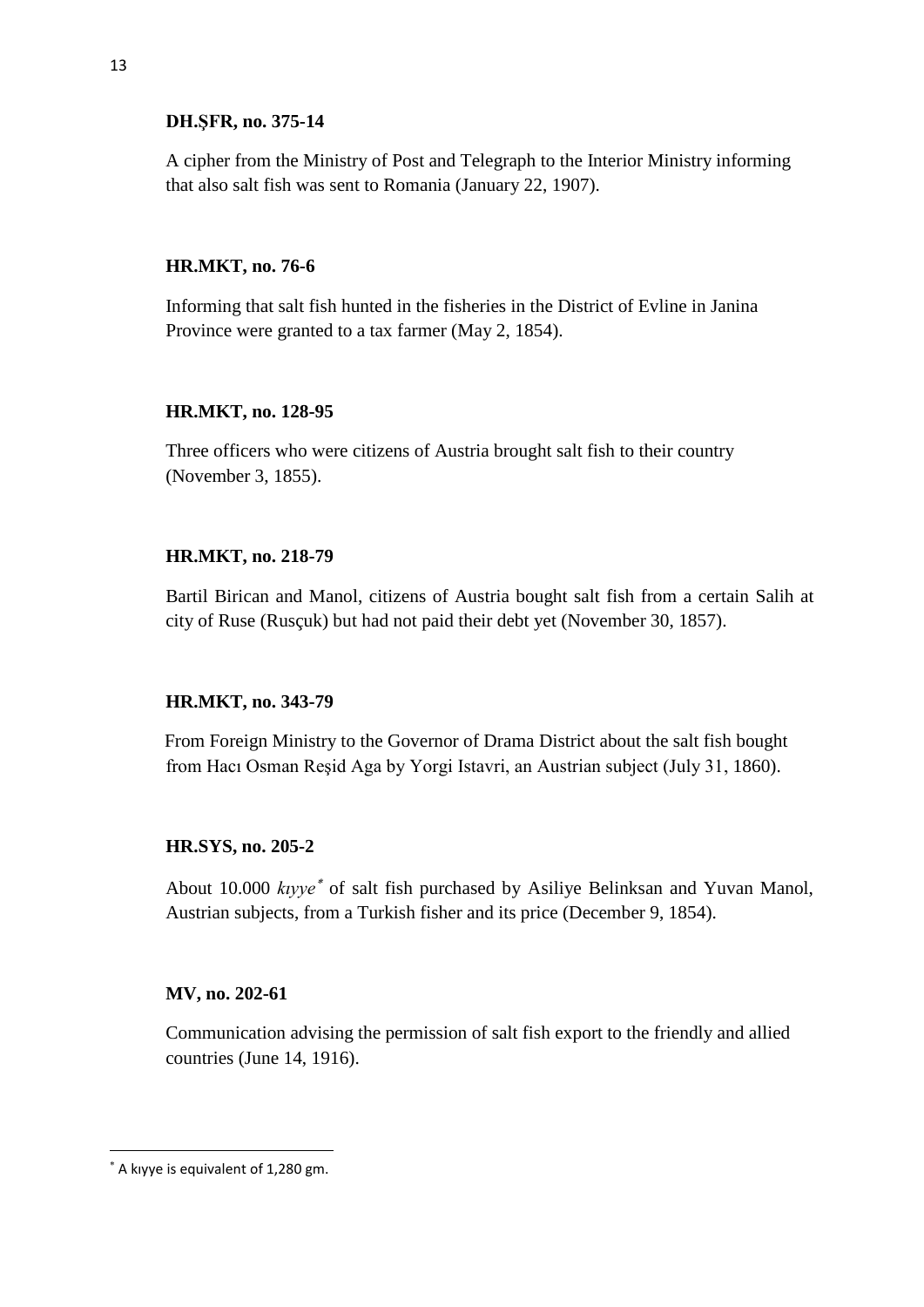#### **MV, no. 204-4**

Informing that salty tuna fish export was allowed (November 19, 1916).

#### **MVL, no. 24-6.**

Salt fish was discovered in a ship owned by a certain Jewish merchant (April 10, 1848).

#### **MVL, no. 1015-82**

Salt fish got hunted in the lakes in Tolcu, Isakça and Maçin (June 27, 1865).

#### **ŞD, nr. 595-20**

Salt fish exported to the foreign countries (October 5, 1903).

# **E- SUMMARY**

After a two months long survey we have come to the conclusion that although there were discovered some documents containing information regarding bluefin tuna fishing in the Ottoman Empire in the 19th and early 20th centuries, this information was confined to the export and consumption of the tuna fish. However, our survey at the Ottoman Archives and Maritime Museum Archives did not reveal any sustainable data, statistics and/or this sort of figures and details with regard to bluefin tuna. As explained at the introduction, there should be two reasons behind this absence. One of them is related with the fashion that the Ottoman treasury handled the fish revenues. Second one, which is valid only after 1880, is that Ottoman Empire had to hand over the collection and administration of fish revenues to the Public Debt Administration. Moreover, one should take into consideration the eating habits of the people living in the Ottoman domain during the time under study. As far as Ottoman documents disclose tuna fish was not a food among their daily diet.

Up to 1881 Administration of Imperial Fish Market was bound to Istanbul Municipality (then called Şehremaneti) and until then bluefin tuna had been probably called salt fish. It is also understood that 1880 was a turning point for the Ottoman central bureaucracy in terms of fish taxes since the state granted the PDA the concession to manage it along side with five other taxes. The new situation and regime is clearly reflected by the documents in the Ottoman archives in which now only small amount of information was available about the fishing in general, as much as the PDA decided to be sufficient for the State. On the other hand, with advent of PDA, more statistics about the items the PDA were now responsible started to become available. Certainly one of them was fish tax (*Saydiye*